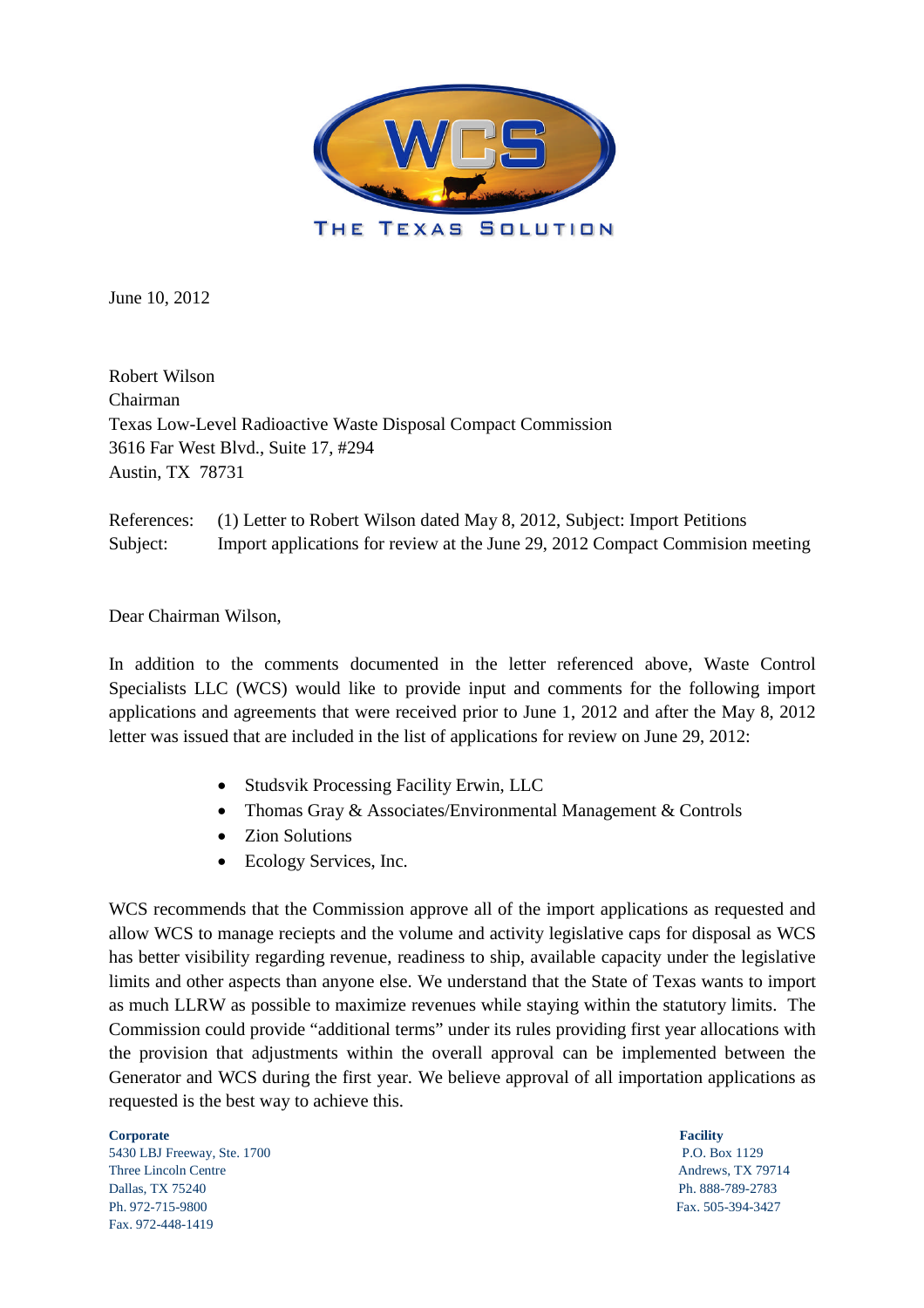Letter to Chairman Wilson June 10, 2012

Comments for the importation application and agreement for Pacific Gas and Electric Company (PG&E) HBPP were included in the May 8, 2012 letter. Since that time, the Southwestern LLRW Commission Compact has issued an approval to PG&E to export waste to WCS for disposal. A copy of that approval is attached for your reference.

Specific to the Studsvik application, they have listed themselves as both a generator and licensed waste processor. WCS believes that under the applicable definitions, Studsvik is a licensed waste processor and not a generator, which specifically excludes a person who arranges for collection, transport, management, treatment, storage or disposal of waste. WCS recommends that the Commission approve the Studsvik application as a licensed waste processor.

To varying degrees, waste profiles for each type of wastes listed in the importation applications are in the review process, according to required license requirements, under the Waste Acceptance Process. All of the wastes included in the import applications have been initially screened for compliance with the WCS license and anticipated to comply with the WCS license when ready to ship. Final acceptance cannot be fully implemented until arrival and final inspection by TCEQ. All actions, including profile approval, notifications, and scheduling will be implemented to assure acceptance at the time of receipt. Therefore, the subject applicants are well positioned to ship waste to WCS soon after authorization for importation is received.

If the Commission determines it necessary to constrain approvals to the legislative annual caps, our recommendation for each individual petition is as follows. WCS continues to encourage the Commission to consider a reserve volume and activity for small quantity generators. Specifically, in addition to the Perkins Elmer petition quantities, our analysis demonstrates a potential need for about 5,000 cubic feet and 5,000 curies per year.

WCS supports the applications of Ecology Services, Inc. Thomas Gray, and Studsvik Processing Facility without any changes in volume or activity. As with other applicants for multiple years, WCS supports ZionSolutions for a portion of that requested.

WCS continues to supports the applications for Bionomics and PerkinElmer without any changes. We also support the Tennessee Valley Authority ("TVA") application for resins and Pacific Gas and Electric Company (PG&E) application without any changes. We do suggest that the TVA application for irradiated hardware be limited to 150,000 curies as the activity is estimated and conservative, when detail characterization is complete the actual shipments may be closer to 150,000 curies than the 200,000 curies as requested by TVA. The Exelon and Nebraska applications include multiple years and we recommend only a portion of those in the first year.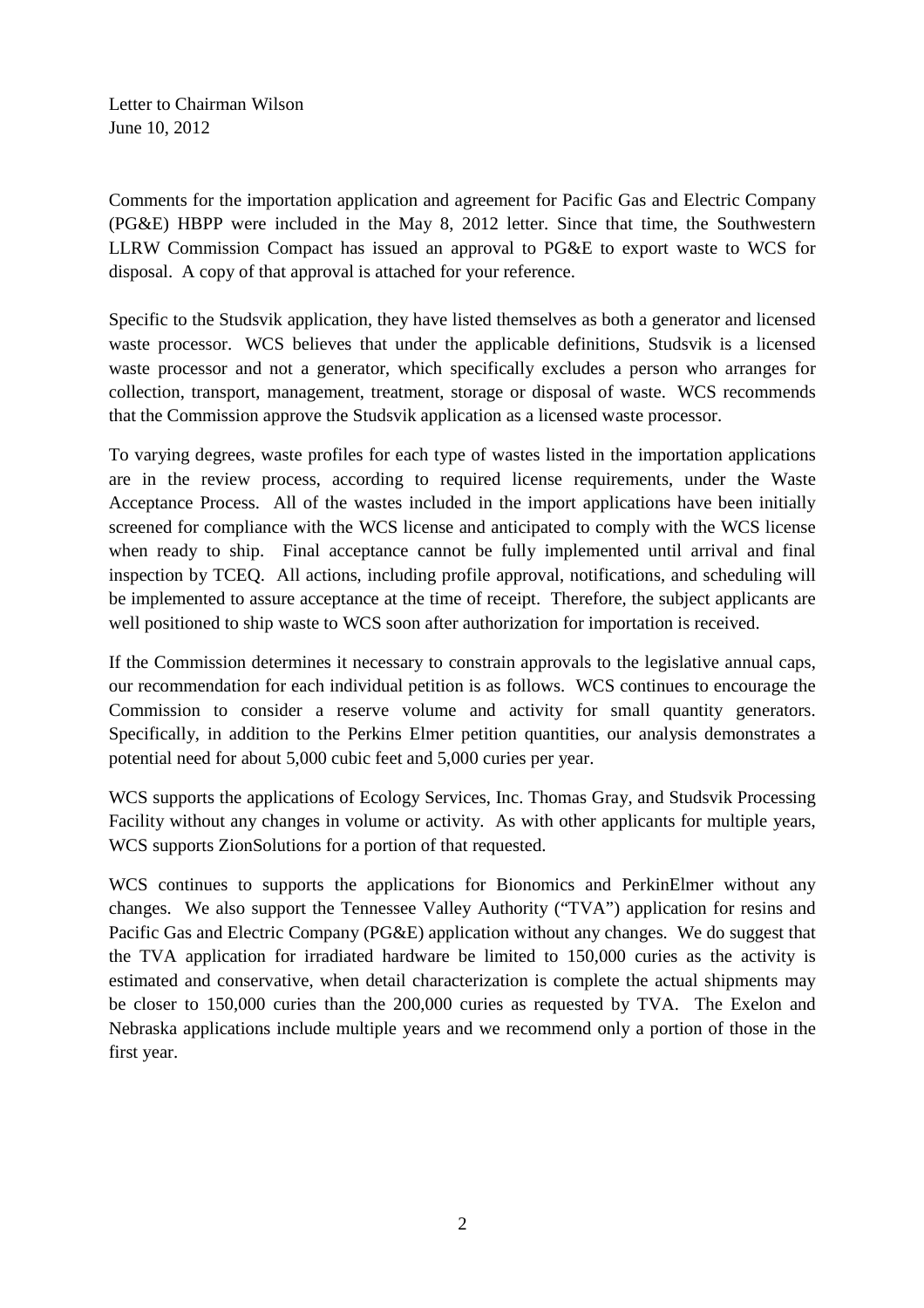Letter to Chairman Wilson June 10, 2012

We have attached to this letter a summary of the effect on the first year. I appreciate the opportunity to provide input to the Commission. If you have any questions, please do not hesitate to call me at (972) 450-4235.

Sincerely,

By to

**Rod Baltzer** President

 $Cc$ Milton B. Lee II. Commissioner, Vice Chair, TLLRWD Compact Commission Peter Bradford, Commissioner, TLLRWD Compact Commission The Honorable Richard H. Dolgener, Commissioner, TLLRWD Compact Commission Eric J. Doyal, Commissioner, TLLRWD Compact Commission Linda Morris, Commissioner, TLLRWD Compact Commission John M. Salsman, Commissioner, TLLRWD Compact Commission Richard Saudek, Commissioner, TLLRWD Compact Commission

Attachments:

(1) Importation Recommendation Summary Update June 1, 2012

(2) Letter to Robert Wilson dated May 8, 2012, Subject: Import Petitions

(3) Petition for Exportation of Low-Level Radioactive Waste (LLRW) to Waste Control

Specialists, LLC (WCS) Facility, Andrews, Texas-Pacific Gas and Electric, Humboldt Bay **Power Plant**